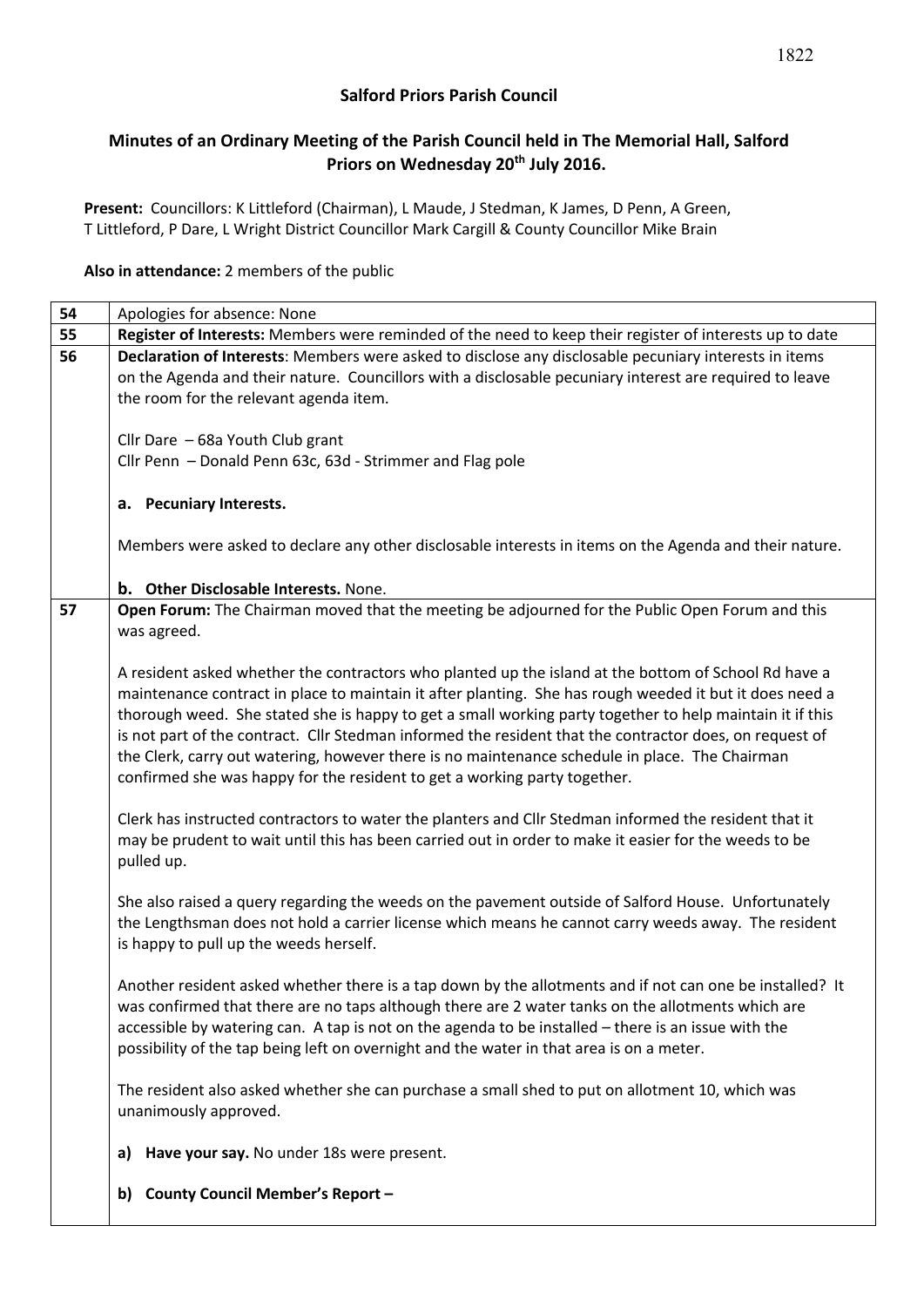District Cllr Mark Cargill informed the Councillors that the core strategy is now being adopted; a lot of hard work has gone into it and he is very pleased with this news.

He is very concerned about the lack of social rentable housing in his district and he has now started talks with a number of Councillors about starting up a company that will take over a certain type of housing development, social housing in particular which means they can be flexible in the type of houses built and who obtains a house. He also suggests land for social housing should be considered by communities. He requested the Councillors think about this idea and get back to him.

The next stage is gypsy and traveler sites – he expects it to go to a leaders consultative group in about a month. He will inform Cllrs of progress on this.

He informed the Councillors that Pitchill Nursing Home is closing. This is due to the number of residents falling, the fact that is in a remote location making it difficult for people to visit, there is an inability to attract staff in both senior and other grades. It is an awkward place to maintain with its old fashioned layout. They are trying to find places for the current residents although there is a problem with lack of spaces in homes in the area.

He attended a presentation about superfast broadband, it is 92% of the way there – it will slowly be increasing by 2% at a time until the last 2%. This 2% will have to obtain an alternative method to fibre.

Salford Priors Primary School – through circumstances beyond the control of the Headteacher and the Governors the school has been pushed into a situation whereby the Local Authority have gotten involved. They have decided to impose a Headteacher on the school. It would appear that with effect from September a number of the Governors will be asked to leave or have resigned by then. He confirmed he will be visiting with the Headteacher at the end of the week.

County Councillor Mike Brain stated that the extension of the footway to the Wood Bevington turn does not meet the requirements as a priority for footway improvement this financial year, although this does not mean the works will be carried out next year either. It is felt that it doesn't meet the criteria due to lack of use. Cllr James considers it would be a waste of public money to extend the footpath to the turn. He considers it would be best to mow it all off and bring it back to verge. There are other footpaths and roads in this parish that require the investment.

The Warwickshire County Council County Councillor Grand Fund 2016/17, Stratford on Avon District is now available again and he is happy to take an application from Salford Priors Parish Council. He advised not to delay.

He also informed the Councillors that the speed sign approaching the village via the Alamo site needs cleaning and he will endeavour to get this work carried out.

He encouraged the Councillors to fill out the Police Commissioner survey.

Cllr Maude asked if there is any news on the tarmac of Tollhouse Corner. County Councillor Brain met with Joe Edwards to look at it as the works are way overdue. Joe Edwards has gone away to find out why the works haven't been carried out. He stated that it is not necessary for the Parish Council to write regarding this.

| The Minutes of the Ordinary Parish Council Meeting held on Wednesday 15 <sup>th</sup> June 2016 at the Baptist<br>Church Hall, Dunnington were agreed by the Council to be a true record of the meeting and signed by |
|-----------------------------------------------------------------------------------------------------------------------------------------------------------------------------------------------------------------------|
|                                                                                                                                                                                                                       |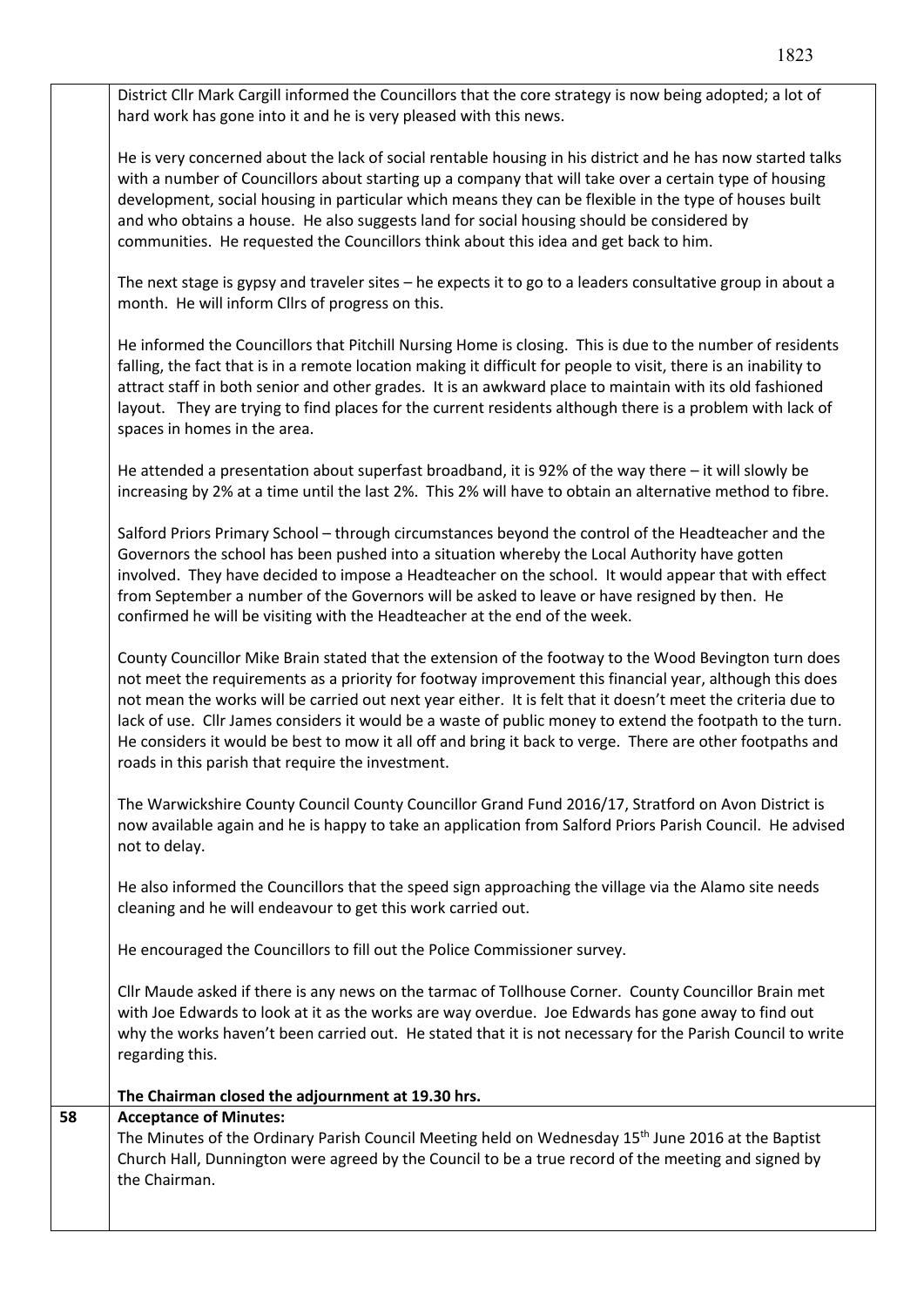| 59 |                                                                                                                 | <b>Clerk's Progress Report:</b>                                                                                                                                                                               |  |  |  |  |
|----|-----------------------------------------------------------------------------------------------------------------|---------------------------------------------------------------------------------------------------------------------------------------------------------------------------------------------------------------|--|--|--|--|
|    | a)                                                                                                              | Road Surface Broom Lane. No progress to date - Clerk has been in contact with the Street Works                                                                                                                |  |  |  |  |
|    |                                                                                                                 | Inspector who will chase regarding this.<br><b>Clerk to monitor</b>                                                                                                                                           |  |  |  |  |
|    | b)                                                                                                              | B4088 Gullies Wood Bevington turn to Weethley Lodge. Clerk has spoken with the Localities Officer                                                                                                             |  |  |  |  |
|    |                                                                                                                 | who confirmed the jetting has taken place. Cllr Mike Brain was present whilst the works were carried                                                                                                          |  |  |  |  |
|    |                                                                                                                 | <b>Resolved</b><br>out.                                                                                                                                                                                       |  |  |  |  |
|    | c)                                                                                                              | B4088 Extension of Footway to Wood Bevington Turn. Cllr Mike Brain gave an update for this in his                                                                                                             |  |  |  |  |
|    |                                                                                                                 | report above.                                                                                                                                                                                                 |  |  |  |  |
|    | d)                                                                                                              | AL15 Kissing Gate Installation. Clerk received an email today from Spencer Smith, Rights of Way                                                                                                               |  |  |  |  |
|    |                                                                                                                 | Maintenance Volunteer Co-ordinator (South), Rights of Way Team who informed that the kissing gate                                                                                                             |  |  |  |  |
|    |                                                                                                                 | will be delivered in the next couple of weeks.<br><b>Clerk to monitor</b>                                                                                                                                     |  |  |  |  |
|    | e)                                                                                                              | Willows Caravan Park -signage - Roger Thatcher, Planning Enforcement Officer has advised that the                                                                                                             |  |  |  |  |
|    |                                                                                                                 | large advertisement requires consent, and he has spoken with the owner who has instructed an                                                                                                                  |  |  |  |  |
|    |                                                                                                                 | agent to make the application. In the meantime, Roger has requested that the sign be pulled back                                                                                                              |  |  |  |  |
|    |                                                                                                                 | from the verge closer to the boundary fence to reduce the impact. He has no concerns regarding the                                                                                                            |  |  |  |  |
|    |                                                                                                                 | low wooden "Willow Park" sign in the verge, (which was historically on the south-western side of the                                                                                                          |  |  |  |  |
|    |                                                                                                                 | site entrance). Technically this requires consent, but if it's Highway land then it may be that WCC                                                                                                           |  |  |  |  |
|    |                                                                                                                 | Highways might intervene if requested. The estate agents board should technically be located on the                                                                                                           |  |  |  |  |
|    |                                                                                                                 | land to which it relates, which if the regulations were applied strictly to the letter could only relate to                                                                                                   |  |  |  |  |
|    |                                                                                                                 | the relevant caravan pitch within the site itself. However, this would defeat the purpose of the                                                                                                              |  |  |  |  |
|    |                                                                                                                 | advertisement entirely, and not therefore expedient to pursue, given how close it is to the boundary                                                                                                          |  |  |  |  |
|    |                                                                                                                 | fence.                                                                                                                                                                                                        |  |  |  |  |
|    | f)                                                                                                              | Road sweep/clean Cock Bevington. Clerk has contacted David Elliston, Localities Officer who has                                                                                                               |  |  |  |  |
|    |                                                                                                                 | confirmed that the Community Payback Team will arrange for these works to be carried out. Clerk                                                                                                               |  |  |  |  |
|    |                                                                                                                 | awaiting date as to when this is likely to happen.<br><b>Clerk to monitor</b>                                                                                                                                 |  |  |  |  |
|    | g)                                                                                                              | Dunnington BT Cable exposure. Works completed.<br>Resolved                                                                                                                                                    |  |  |  |  |
|    | Garden Allotment - Boundary fencing installation - Costings agreed. Fence installation awaited.<br>$\mathsf{h}$ |                                                                                                                                                                                                               |  |  |  |  |
|    | This agenda item is to be postponed until November/December. Clerk has been advised that the soil               |                                                                                                                                                                                                               |  |  |  |  |
|    | needs to be damp in order for the fence posts to be installed.                                                  |                                                                                                                                                                                                               |  |  |  |  |
|    | i)                                                                                                              | Preservative application - Parish Noticeboards - works order and preservative issued to Peter                                                                                                                 |  |  |  |  |
|    |                                                                                                                 | <b>Resolved</b><br>Batacanin. Works completed.                                                                                                                                                                |  |  |  |  |
|    | Hedge Overhang - a resident had complained that she was unable to push her pram along the<br>j)                 |                                                                                                                                                                                                               |  |  |  |  |
|    |                                                                                                                 | pavement as the hedge outside a house in School Avenue was overhanging. Whilst these works have                                                                                                               |  |  |  |  |
|    |                                                                                                                 | been carried out the Councillors stated that the hedge is overgrowing the footway quite considerably                                                                                                          |  |  |  |  |
|    |                                                                                                                 | and requested that the Clerk go back to the homeowners and request the hedge is taken right back                                                                                                              |  |  |  |  |
|    |                                                                                                                 | to the edge of the footway.<br><b>Clerk to monitor</b>                                                                                                                                                        |  |  |  |  |
|    | k)                                                                                                              | Hedge Overhang - School Rd - Councillors asked Clerk at the last meeting to be in contact with                                                                                                                |  |  |  |  |
|    |                                                                                                                 | residents from Cherry Tree Crescent in order for hedges to be cut back. Clerk has sent letters                                                                                                                |  |  |  |  |
|    |                                                                                                                 | however no works have been carried out to date.<br><b>Clerk to monitor</b>                                                                                                                                    |  |  |  |  |
| 60 |                                                                                                                 | Neighbourhood Development Plan. The final consultation closed on 1 <sup>st</sup> July. The District Council has                                                                                               |  |  |  |  |
|    |                                                                                                                 | now sent all the consultation responses (including a couple from large developers) to the examiner. The                                                                                                       |  |  |  |  |
|    |                                                                                                                 | developers have asked for a response however it is now up to the examiner as to how he will proceed                                                                                                           |  |  |  |  |
|    |                                                                                                                 | with the responses. The examination will be scheduled in over the next few weeks. There is a bit of<br>work to do with the Parish Council website to make it more user friendly for the examiner however this |  |  |  |  |
|    |                                                                                                                 | is in hand.                                                                                                                                                                                                   |  |  |  |  |
| 61 |                                                                                                                 | <b>Planning Matters:</b>                                                                                                                                                                                      |  |  |  |  |
|    |                                                                                                                 | <b>Applications Considered</b>                                                                                                                                                                                |  |  |  |  |
|    |                                                                                                                 |                                                                                                                                                                                                               |  |  |  |  |
|    |                                                                                                                 | $\frac{1}{2}$ 16/02245/HRN. Proposed – removal of 6no. section of hedgerow, each 2-4 metres in length, on                                                                                                     |  |  |  |  |
|    |                                                                                                                 | land to the south west of School Rd, Salford Priors. Total hedgerow length for removal 37 metres.                                                                                                             |  |  |  |  |
|    |                                                                                                                 | OS grid reference of hedgerow at western end of pipeline SP06115222 at School Rd, Salford Priors                                                                                                              |  |  |  |  |
|    | for Mr Samuel Brunt. Cllr Stedman requested a condition of planning should be in place for a 5 year             |                                                                                                                                                                                                               |  |  |  |  |
|    | aftercare plan with hedge re-planting in keeping with existing hedging. The Council has no objection            |                                                                                                                                                                                                               |  |  |  |  |
|    |                                                                                                                 | to the application.                                                                                                                                                                                           |  |  |  |  |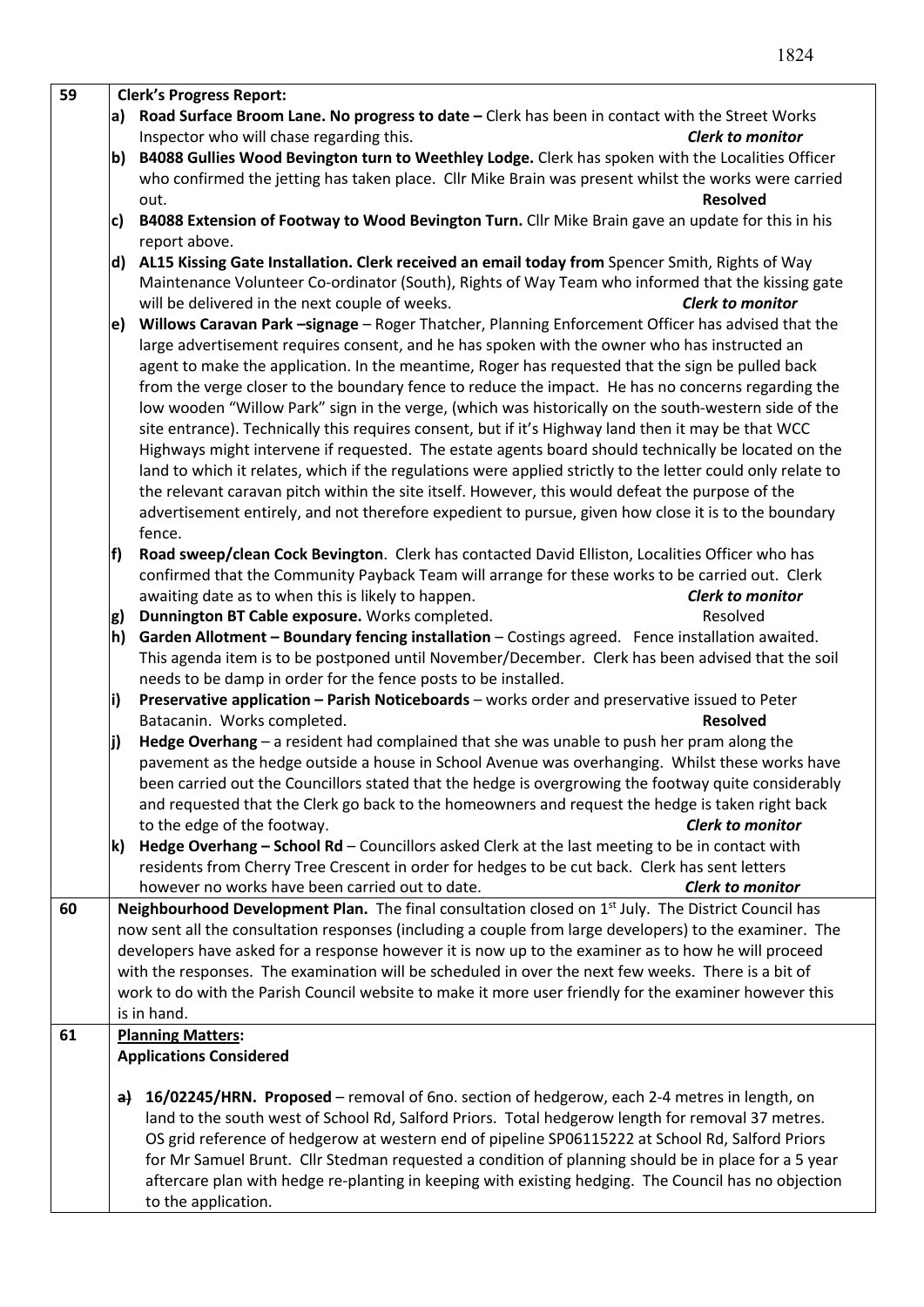|    | b) 16/02107/FUL. Proposed - Removal of single storey, single skin kitchen extension, erection of two                                                                                                          |  |  |  |
|----|---------------------------------------------------------------------------------------------------------------------------------------------------------------------------------------------------------------|--|--|--|
|    | storey green oak extension to provide kitchen/dining and utility room with new staircase to two                                                                                                               |  |  |  |
|    | bedrooms and bathroom at 56 Dunnington Lane, Dunnington by Mr Matt Smith. The Council has no                                                                                                                  |  |  |  |
|    | objection or comment on the application.                                                                                                                                                                      |  |  |  |
|    | 16/02115/FUL - Proposed - First Floor Extension to rear of Kenley House, Station Rd, Salford Priors<br>c)                                                                                                     |  |  |  |
|    | by Mr J Browne. The Council has no objection or comment on the application.                                                                                                                                   |  |  |  |
|    | <b>Planning Applications To Note:</b>                                                                                                                                                                         |  |  |  |
|    | SDC/16/01700/FUL. Proposed: Erection of detached 6 car garage at Burleigh House, Iron Cross,<br>d)                                                                                                            |  |  |  |
|    | Salford Priors, Evesham, WR11 8SP. For Mr S Dhir. Following consultation with Council Members,                                                                                                                |  |  |  |
|    | under Clerk's delegated powers "No objection but would request that its use is only for domestic                                                                                                              |  |  |  |
|    | vehicles and ancillary to dwelling house" was registered.                                                                                                                                                     |  |  |  |
|    | 16/01877/COUNTY. County matter: Construction of vacuum sewage pumping station with<br>e)                                                                                                                      |  |  |  |
|    | associated works and improved vehicular access to B4088. Following the last Parish Council                                                                                                                    |  |  |  |
|    | meeting. The Clerk emailed a copy of the Members comments to David O'Connor on 23rd June                                                                                                                      |  |  |  |
|    | 2016.                                                                                                                                                                                                         |  |  |  |
|    | 16/02071/AGNOT. Proposed: General purpose agricultural machinery building at Rough Hill, Low<br>f)                                                                                                            |  |  |  |
|    | Road, Church Lench, Evesham, WR11 4UH for Rough Hill Farm Ltd. Following consultation with                                                                                                                    |  |  |  |
|    | Council Members, under Clerk's delegated powers "No objection however the Parish Council                                                                                                                      |  |  |  |
|    | requests it should be finished in green cladding and have a green roof cover" was registered.                                                                                                                 |  |  |  |
|    | 16/00029/ADJCON. Consultation from Wychavon District Council to removal of greenhouses and<br>g)                                                                                                              |  |  |  |
|    | rebuild with new service house, new water storage tanks and heat storage tank. Replacement and                                                                                                                |  |  |  |
|    | storm water storage tanks and heat storage tank. Replacement and storm water storage for                                                                                                                      |  |  |  |
|    | Westland Nurseries (Offenham) Ltd, Station Rd, Offenham, WR11 8RT for Westland Nurseries Ltd. .                                                                                                               |  |  |  |
|    | Following consultation with Council members it was not considered appropriate to respond to the                                                                                                               |  |  |  |
|    | application consultation.                                                                                                                                                                                     |  |  |  |
|    | 16/01763/FUL. Proposed erection of detached garage at Pitchill Lodge, Pitchill, Evesham, WR11 8SN<br>h)<br>for Mr Alan Morrison. Planning Officer Lindsey Young has withdrawn the application as the house is |  |  |  |
|    | unoccupied and as such planning permission for a garage cannot be considered as a householder                                                                                                                 |  |  |  |
|    | application. They can either re-submit once they have moved into the property or submit a full                                                                                                                |  |  |  |
|    | planning application.                                                                                                                                                                                         |  |  |  |
|    | Proposed continued implementation of PP S2141/07CM032 without compliance with Condition<br>i)                                                                                                                 |  |  |  |
|    | Number 1 and 37 to allow amendments to the restoration scheme at Ragley Quarry, Dunnington,                                                                                                                   |  |  |  |
|    | Salford Priors, B49 5NZ. Comments due by 18th July. Letter circulated by email 30th June 2016.                                                                                                                |  |  |  |
|    | Clerk responded on behalf of Parish Council 14th July 2016 following Cllr Stedman & James'                                                                                                                    |  |  |  |
|    | comments which are appended to the minutes (Appendix B).                                                                                                                                                      |  |  |  |
|    | <b>Planning Decisions</b>                                                                                                                                                                                     |  |  |  |
|    | 16/01450/FUL. Proposed: Erection of two storey rear extension at 10 Conway Croft, Dunnington<br>j)                                                                                                            |  |  |  |
|    | Road, Dunnington, B49 5NY. Permission granted subject to conditions. Noted by Council                                                                                                                         |  |  |  |
|    | 16/01731/HHPA. Proposed: Construction of a single storey rear extension which would extend<br>k)                                                                                                              |  |  |  |
|    | beyond the rear wall of the original house by 4.0m for which the maximum height would be 3.2m                                                                                                                 |  |  |  |
|    | and for which the height to the eaves would be 2.4m. Prior Approval Granted. Noted by Council                                                                                                                 |  |  |  |
| 62 | <b>Playing Field:</b><br>a) Monthly Inspection - During the playing field inspection carried out on 1 <sup>st</sup> July 2016 it was noted that                                                               |  |  |  |
|    | mole activity is still present. Clerk has informed Brandan White of Arden Pest Control who is arranging                                                                                                       |  |  |  |
|    | for a quote to be forwarded.                                                                                                                                                                                  |  |  |  |
|    | b) Weekly field inspections It was agreed that Mr Batacanin is to carry out the weekly field inspections                                                                                                      |  |  |  |
|    | during the summer holidays on the following dates: Fri 29 <sup>th</sup> July, Fri 5 <sup>th</sup> Aug, Fri 12 <sup>th</sup> Aug, Fri 19 <sup>th</sup> Aug, Fri                                                |  |  |  |
|    | 26 <sup>th</sup> Aug and Fri 2 <sup>nd</sup> Sept. Approved.                                                                                                                                                  |  |  |  |
|    | Cllr Stedman was handed a sign which had been removed from the fence in the play area. Pete                                                                                                                   |  |  |  |
|    | Batacanin has now replaced this although repairs to the fence were also required. He also reported the                                                                                                        |  |  |  |
|    | fence post on the other gate by the skate park has been broken off at ground level due to minor                                                                                                               |  |  |  |
|    | vandalism. As the fence needs securing Pete was requested to carry out any necessary repairs.                                                                                                                 |  |  |  |
| 63 | Highways:                                                                                                                                                                                                     |  |  |  |
|    | Lengthsman Job Progress.<br>a)                                                                                                                                                                                |  |  |  |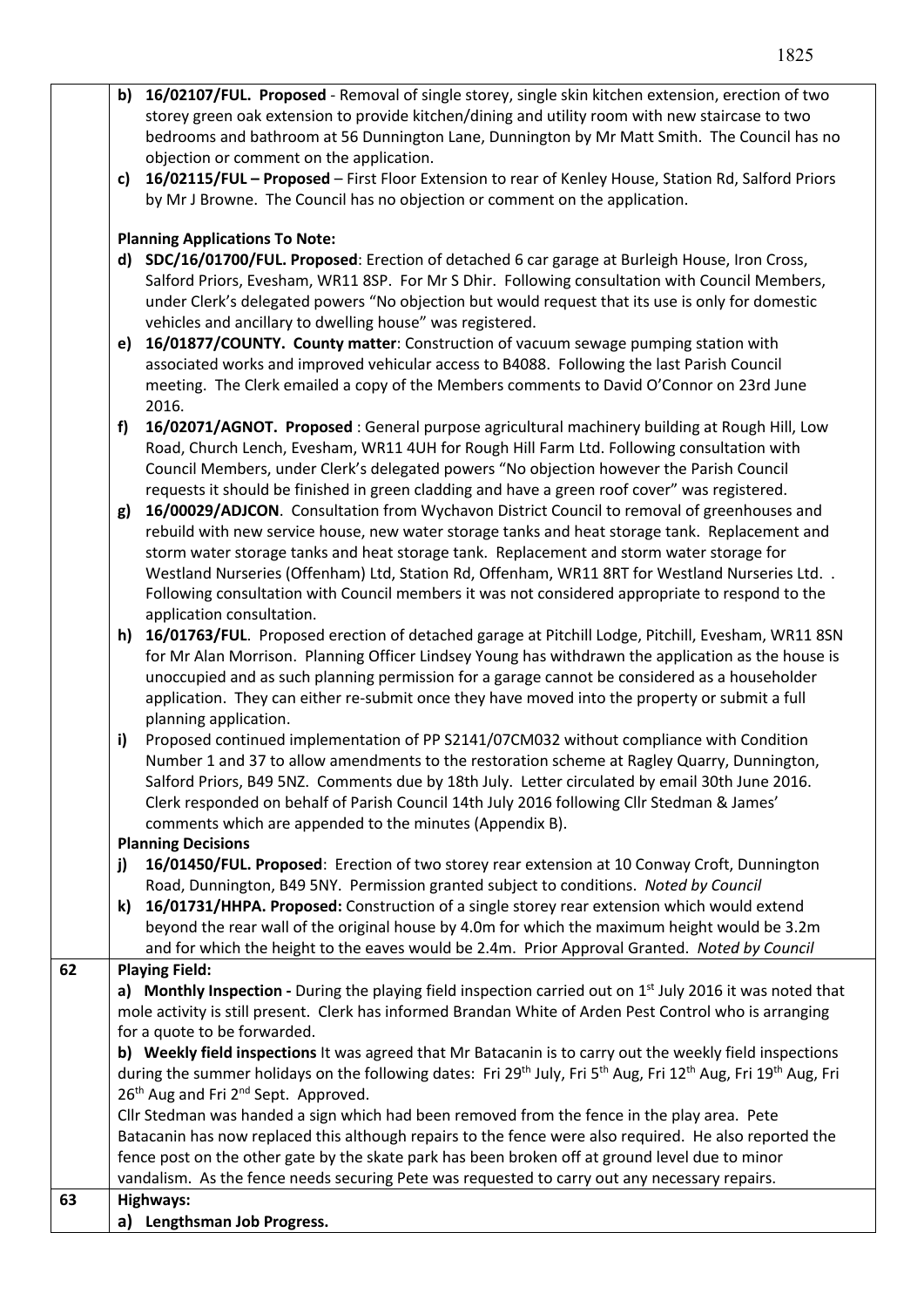|    | 1. Sideout/clear hedge side School Road from Ban Brook Road turn to bus stop;                                   |  |  |  |
|----|-----------------------------------------------------------------------------------------------------------------|--|--|--|
|    | 2. Clear growth/debris Station Road church wall and remove overhanging low branches                             |  |  |  |
|    | 3. Clear white lines and kerb debris and wash down reflectors and bollards on both traffic calmers in           |  |  |  |
|    | School Rd;                                                                                                      |  |  |  |
|    | 4. Clear growth and debris Rushford layby;                                                                      |  |  |  |
|    | 5. Clear large verge grip at water works corner, Broom Lane. Lengthsman confirmed it needs a                    |  |  |  |
|    | radical dig out.                                                                                                |  |  |  |
|    | 6. Overgrowth on new footpath from Dunnington school gate to crossroads                                         |  |  |  |
|    | 7. Overgrowth from hedge onto footpath from Dunnington crossroads to Hillers                                    |  |  |  |
|    |                                                                                                                 |  |  |  |
|    | Clerk has been in contact with the Lengthsman who confirmed he would try and look at it over the                |  |  |  |
|    | last weekend. Unfortunately, following a drive around it is clear that none of the works have been              |  |  |  |
|    | carried out.                                                                                                    |  |  |  |
|    | b) Lengthsman Tasks July into August. It was agreed that as the last month's works and previous works           |  |  |  |
|    | had not been carried out there was little point in raising a further job sheet. Cllr Stedman stated that a      |  |  |  |
|    | Clerk from Harvington is also having an issue with the same Lengthsman's work performance. He                   |  |  |  |
|    | proposed that the Clerk is in contact with the Harvington Clerk in order for them to put a joint                |  |  |  |
|    | advertisement for the post of Lengthsman for both parishes. Cllr Wright asked if a contractual                  |  |  |  |
|    | arrangement is in place and it was confirmed there is no formal agreement only a works specification.           |  |  |  |
|    | Clerk to contact the Harvington Clerk in order to arrange an advert for both parishes.                          |  |  |  |
|    | A resident visited the office recently as he has in his possession a strimmer as part of the old footpath<br>c) |  |  |  |
|    | P3 scheme through Warwickshire County Council. He has decided that he no longer feels able to carry             |  |  |  |
|    | out some of the strimming around the area and offered it to the Parish Council. Clerk to write to the           |  |  |  |
|    | resident asking him to bring the strimmer into the office for onward transmission to Warwickshire               |  |  |  |
|    | County Council.                                                                                                 |  |  |  |
|    | d) The resident also asked whether the Parish Council would like a flagpole that he also has in his             |  |  |  |
|    | possession however the Councillors decided this is not something they require. Clerk to inform                  |  |  |  |
|    | resident.                                                                                                       |  |  |  |
| 64 | <b>Amenities:</b>                                                                                               |  |  |  |
|    | a) Garden Allotment Invoices. Clerk informed Members that the rent for 5 allotments has been paid,              |  |  |  |
|    | although one of the allotment holders has only paid £26 for each plot he owns. Clerk has chased for the         |  |  |  |
|    | further £8 to no avail as yet. Clerk to pursue the matter                                                       |  |  |  |
|    | b) The Clerk informed the council that the weed spraying of allotment no 10 has been carried out, and the       |  |  |  |
|    | cultivation will be carried out imminently.                                                                     |  |  |  |
|    | Councillors confirmed the tenant is allowed to erect a shed and put up her own boundary fence in                |  |  |  |
|    | accordance with the conditions in the allotment tenant's agreement.                                             |  |  |  |
| 65 | <b>Community</b>                                                                                                |  |  |  |
|    | a) The update report following Marsh Farm Quarry Liaison Group meeting held on 23rd June 2016 was               |  |  |  |
|    | noted. Cllr Wright felt it was a productive meeting. Cllr Stedman stated there were various matters             |  |  |  |
| 66 | they wanted to raise and it was quite constructive.<br><b>Rights of Way:</b>                                    |  |  |  |
|    | Cllr Penn has received an anonymous report regarding some of the footpaths being overgrown. He<br>a)            |  |  |  |
|    | considers that whilst AL4 is overgrown it is still accessible. Regarding the AL6 footpath - whilst there is     |  |  |  |
|    | the need to walk through a field of corn it is still able to be walked. AL11 - Cllr Penn has spoken to the      |  |  |  |
|    | tenant who stated when the crops have been harvested he will clear the hedge back and not before.               |  |  |  |
|    | Cllr Penn considers the only problem with the footpaths is the lack of use. If they were walked regularly       |  |  |  |
|    | there would not be an issue.                                                                                    |  |  |  |
|    | b) One of the residents attending stated the footpath across the big vineyard off the Evesham Rd is             |  |  |  |
|    | blocked totally. There is a gate but it is totally impassable. Again it was voiced that if the paths are        |  |  |  |
|    | walked regularly there wouldn't be a problem. Cllr James & Cllr Penn will call a walking party in               |  |  |  |
|    | Sept/Oct to walk the footpaths. Clerk to forward letters to landowners requesting they keep public              |  |  |  |
|    | rights of way on their land fully accessible for public use.                                                    |  |  |  |
| 67 | <b>Matters raised by Councillors:</b><br>The following matters were raised by Council Members:                  |  |  |  |
|    |                                                                                                                 |  |  |  |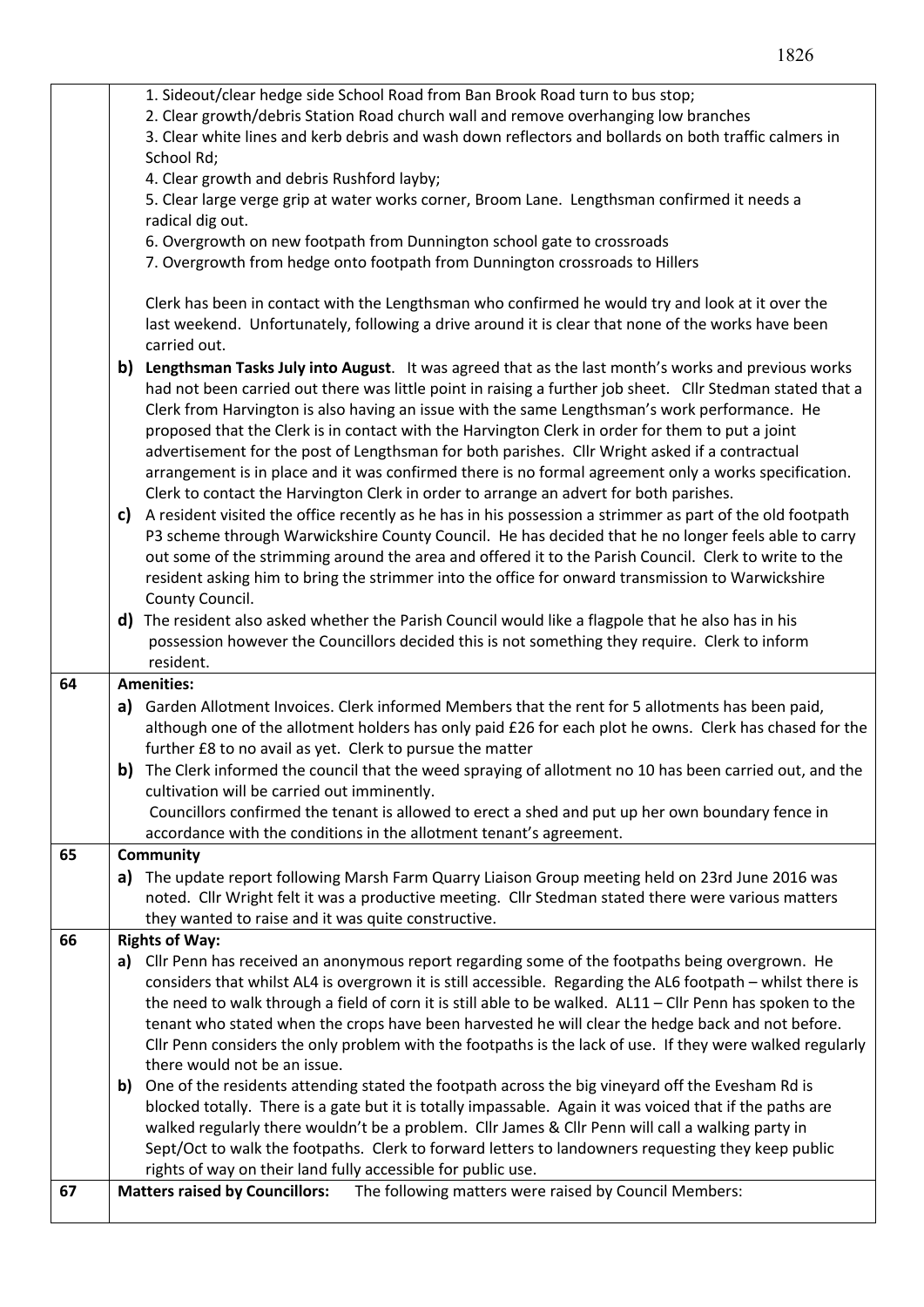|                                                                                                                                                                                                                                                                                                                                                                                                                         | Queen's 90th birthday celebrations. They have since had a meeting to form a new committee which<br>was well attended and the new committee formed. Cllr K Littleford has joined the committee as a<br>representative of the Parish Council. The Chairman also confirmed the £300 has now been received                                                                                                                           |  |  |                                              |  |
|-------------------------------------------------------------------------------------------------------------------------------------------------------------------------------------------------------------------------------------------------------------------------------------------------------------------------------------------------------------------------------------------------------------------------|----------------------------------------------------------------------------------------------------------------------------------------------------------------------------------------------------------------------------------------------------------------------------------------------------------------------------------------------------------------------------------------------------------------------------------|--|--|----------------------------------------------|--|
|                                                                                                                                                                                                                                                                                                                                                                                                                         | a) Letter from Salford Priors Fete Committee. The Fete Committee donated £500 towards HM The                                                                                                                                                                                                                                                                                                                                     |  |  |                                              |  |
| 69                                                                                                                                                                                                                                                                                                                                                                                                                      | Correspondence for Information only.                                                                                                                                                                                                                                                                                                                                                                                             |  |  |                                              |  |
|                                                                                                                                                                                                                                                                                                                                                                                                                         | the survey. Clerk to arrange for this to be put on website and e-newsletter to be sent                                                                                                                                                                                                                                                                                                                                           |  |  |                                              |  |
|                                                                                                                                                                                                                                                                                                                                                                                                                         | Consultation for Warwickshire PCC. The Chairman encouraged all Members to go on line and complete<br>e)                                                                                                                                                                                                                                                                                                                          |  |  |                                              |  |
|                                                                                                                                                                                                                                                                                                                                                                                                                         | Clerk to action the grant application.                                                                                                                                                                                                                                                                                                                                                                                           |  |  |                                              |  |
|                                                                                                                                                                                                                                                                                                                                                                                                                         | this previously. Cllr Stedman feels there should be a request to put monies towards the MUGA. Cllr<br>James proposed that £5,000 should be requested and the proposal was carried.                                                                                                                                                                                                                                               |  |  |                                              |  |
|                                                                                                                                                                                                                                                                                                                                                                                                                         | To consider Warwickshire County Councillor Grant Fund 2016/17 - County Councillor Brain mentioned<br>c)                                                                                                                                                                                                                                                                                                                          |  |  |                                              |  |
|                                                                                                                                                                                                                                                                                                                                                                                                                         | To consider local government pension scheme regulations - moved to Staffing matters<br>d)                                                                                                                                                                                                                                                                                                                                        |  |  |                                              |  |
|                                                                                                                                                                                                                                                                                                                                                                                                                         | To consider automatic enrolment pension scheme - moved to Staffing matters<br>c)                                                                                                                                                                                                                                                                                                                                                 |  |  |                                              |  |
|                                                                                                                                                                                                                                                                                                                                                                                                                         | The Public Consultation on the revised Statement of Community involvement was noted.<br>b)                                                                                                                                                                                                                                                                                                                                       |  |  |                                              |  |
|                                                                                                                                                                                                                                                                                                                                                                                                                         | unanimous approval for the £300 requested.                                                                                                                                                                                                                                                                                                                                                                                       |  |  |                                              |  |
|                                                                                                                                                                                                                                                                                                                                                                                                                         | NOTE: Cllr Dare left the room whilst the youth Club item was considered<br>Salford Priors Youth Club Community Fund application Cllr James proposed, Cllr T Littleford seconded,<br>a)                                                                                                                                                                                                                                           |  |  |                                              |  |
| 68                                                                                                                                                                                                                                                                                                                                                                                                                      | <b>Consideration of Correspondence Received:</b>                                                                                                                                                                                                                                                                                                                                                                                 |  |  |                                              |  |
|                                                                                                                                                                                                                                                                                                                                                                                                                         | their efforts to improve the school.                                                                                                                                                                                                                                                                                                                                                                                             |  |  |                                              |  |
|                                                                                                                                                                                                                                                                                                                                                                                                                         | I have agreed to meet with the new head in September to see how Parish Council can help and support                                                                                                                                                                                                                                                                                                                              |  |  |                                              |  |
|                                                                                                                                                                                                                                                                                                                                                                                                                         | Mrs Wendy Hollis is also staying as a teaching assistant.                                                                                                                                                                                                                                                                                                                                                                        |  |  |                                              |  |
|                                                                                                                                                                                                                                                                                                                                                                                                                         | approx 11 pupils.                                                                                                                                                                                                                                                                                                                                                                                                                |  |  |                                              |  |
|                                                                                                                                                                                                                                                                                                                                                                                                                         | Mrs Monkhouse (part time teacher from existing staff) and the new head to teach Year 1 and Reception                                                                                                                                                                                                                                                                                                                             |  |  |                                              |  |
| Miss Roberts (existing teacher) to teach years 4, 5 & 6 approx. 25 pupils and teaching assistant from<br>Kenilworth School Staff.<br>New Teacher required to teach year 2 & 3 approx. 20 pupils                                                                                                                                                                                                                         |                                                                                                                                                                                                                                                                                                                                                                                                                                  |  |  |                                              |  |
|                                                                                                                                                                                                                                                                                                                                                                                                                         |                                                                                                                                                                                                                                                                                                                                                                                                                                  |  |  | The staffing and classes from September are: |  |
|                                                                                                                                                                                                                                                                                                                                                                                                                         | The newly appointed head will be in place till Christmas at least, but hopefully for the whole of the<br>academic year. She will be able to call on the experience of an executive head teacher from Kenilworth<br>School (Darren Barrow) and also Executive head of 3 schools from Southam area.                                                                                                                                |  |  |                                              |  |
| County Council do not wish to see the Salford School closed. The school needs to urgently align itself with 1<br>or possibly 2 other C of E Schools. Over the next 12 months WCC along with a new executive board of<br>governors will work on getting the school up to standard and hopefully find a partner school. They have<br>secured an experienced head governor and are looking to find 3 or 4 other governors. |                                                                                                                                                                                                                                                                                                                                                                                                                                  |  |  |                                              |  |
|                                                                                                                                                                                                                                                                                                                                                                                                                         | It was chaired by Hayley McDonough the School Improvement Officer for Warwickshire County Council and<br>the newly appointed interim head Kaye Hunter.                                                                                                                                                                                                                                                                           |  |  |                                              |  |
|                                                                                                                                                                                                                                                                                                                                                                                                                         | I attended a meeting held at the school last night. It was well supported by both mums and dads who want<br>to see the school improve and for the communications to be improved. Most parents had been told nothing<br>about the problems the school was facing. The pupils in year 2 & 3 had 7 teachers this year which is very<br>disturbing for the children.                                                                 |  |  |                                              |  |
|                                                                                                                                                                                                                                                                                                                                                                                                                         | Cllr K Littleford attended a meeting held at Salford Priors Village School - please see report below: -                                                                                                                                                                                                                                                                                                                          |  |  |                                              |  |
|                                                                                                                                                                                                                                                                                                                                                                                                                         | Cllr Green has noticed recently that some of the Bovis heavy delivery vehicles are going past the site and<br>reversing round the School Avenue road island in order to access the site face the right way for moving on.<br>Whilst it is not an easy site to deliver to; expected deliveries should be allowed access through the main<br>entrance in order to avoid these incidents. Clerk to contact Bovis re these concerns. |  |  |                                              |  |
|                                                                                                                                                                                                                                                                                                                                                                                                                         |                                                                                                                                                                                                                                                                                                                                                                                                                                  |  |  |                                              |  |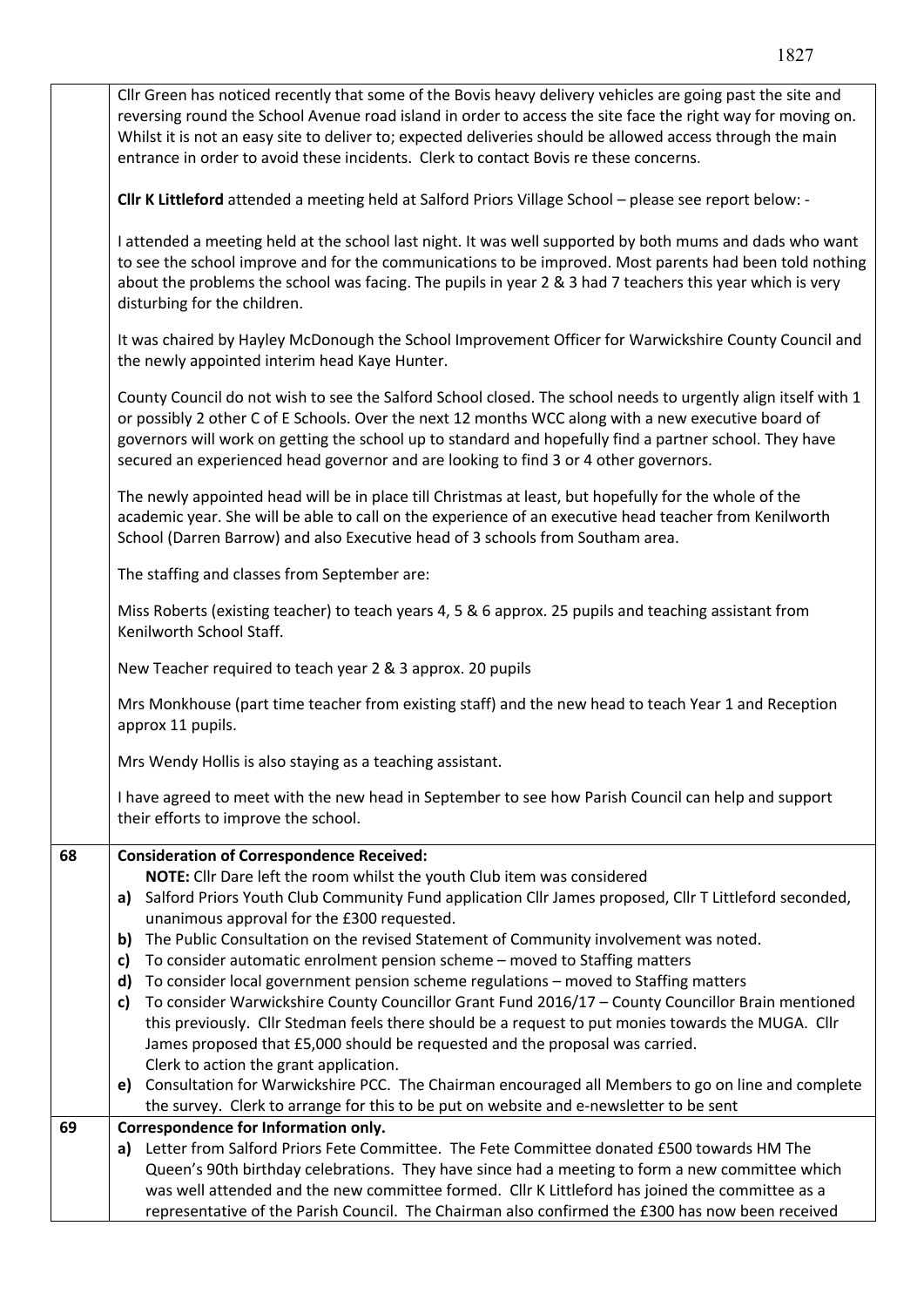|    | from Bovis.                                                                                                                                                                       |  |  |  |  |
|----|-----------------------------------------------------------------------------------------------------------------------------------------------------------------------------------|--|--|--|--|
|    | Members noted the Lloyds Bank Changes to Business tariff<br>b)                                                                                                                    |  |  |  |  |
|    | Members noted Lloyds Bank Changes and updates to business accounts                                                                                                                |  |  |  |  |
| 70 | <b>Finance: General:</b>                                                                                                                                                          |  |  |  |  |
|    | a) HMRC PAYE dispute month 9, FY2013/14. Comments from HMRC & Internal Auditor noted. Clerk to                                                                                    |  |  |  |  |
|    | inform Grant Thornton of this dispute.                                                                                                                                            |  |  |  |  |
|    | b)<br>Consideration of the first quarterly bank reconciliation, account balances and income and expenditure                                                                       |  |  |  |  |
|    | budgets. These were agreed by all Councillors. Clerk informed the Councillors that the Clerk's expenses                                                                           |  |  |  |  |
|    | is over budget owing to the advertisement for a new Clerk paid for by credit card by the outgoing Clerk.                                                                          |  |  |  |  |
|    | The statutory Notice of Unaudited Accounts is available on the website from 27th June 2016 - 5th<br>C)                                                                            |  |  |  |  |
|    | August 2016 - noted by Councillors                                                                                                                                                |  |  |  |  |
|    | d) There were 3 queries from Grant Thornton re 2015-16 accounts. It was noted that no bank                                                                                        |  |  |  |  |
|    | reconciliation had been sent in, to confirm the increase in fixed assets is due to the acquisition of assets                                                                      |  |  |  |  |
|    | or revaluation of assets and to confirm the figure in Box 10 for the total borrowings, for 2015 and 2016,                                                                         |  |  |  |  |
|    | should be £0. Clerk forwarded the necessary information.                                                                                                                          |  |  |  |  |
|    | <b>Payments</b>                                                                                                                                                                   |  |  |  |  |
|    | e) The council gave consideration and approval of the payments listed in Appendix A. Proposed by Cllr T                                                                           |  |  |  |  |
|    | Littleford, seconded by Cllr Green and agreed by all Councillors.                                                                                                                 |  |  |  |  |
|    | $\ddot{H}$<br>It was requested that the payments in agenda should have a DRAFT watermark.                                                                                         |  |  |  |  |
|    | It was agreed that Cllrs K James and Cllr Wright would sign cheques for payments listed in Appendix A<br>g)                                                                       |  |  |  |  |
|    | (Minute 74).                                                                                                                                                                      |  |  |  |  |
|    |                                                                                                                                                                                   |  |  |  |  |
|    | The Council noted the account balances reconciled with the Lloyds Bank Current Account statement<br>Number 28 and Deposit Account Statement 8 issued 1 <sup>st</sup> July 2016 :- |  |  |  |  |
|    |                                                                                                                                                                                   |  |  |  |  |
|    | Lloyds Deposit Account: £50,014.53                                                                                                                                                |  |  |  |  |
|    | Lloyds Current Account £49,429.25                                                                                                                                                 |  |  |  |  |
|    | <b>Total Fund Balance</b><br>£99,443.78                                                                                                                                           |  |  |  |  |
|    |                                                                                                                                                                                   |  |  |  |  |
| 71 | <b>Staffing &amp; Confidential</b>                                                                                                                                                |  |  |  |  |
|    | To consider automatic enrolment pension scheme.<br>a)                                                                                                                             |  |  |  |  |
|    | To consider local government pension scheme regulations.<br>b)                                                                                                                    |  |  |  |  |
|    |                                                                                                                                                                                   |  |  |  |  |
|    | Further to receiving pension information from the Local Authority Cllr T Littleford considers the fairest                                                                         |  |  |  |  |
|    | option for both the Clerk and the Parish Council is to adopt the NEST option. Cllr T Littleford proposed                                                                          |  |  |  |  |
|    | the NEST option. Cllr Stedman seconded. Unanimous approval. Chairman will make a formal proposal                                                                                  |  |  |  |  |
| 72 | to the Clerk in which she has 1 month to decide if this is the way she wants to move forward.                                                                                     |  |  |  |  |
|    | <b>Date of Next Meeting:</b>                                                                                                                                                      |  |  |  |  |
|    | Council confirmed the date of the next Ordinary Parish Council Meeting on Wednesday 17th August                                                                                   |  |  |  |  |
|    | 2016 at 7.00pm in the Memorial Hall, Salford Priors.                                                                                                                              |  |  |  |  |
| 73 | Closure of Meeting: The Chairman closed the meeting at 20.55 hrs                                                                                                                  |  |  |  |  |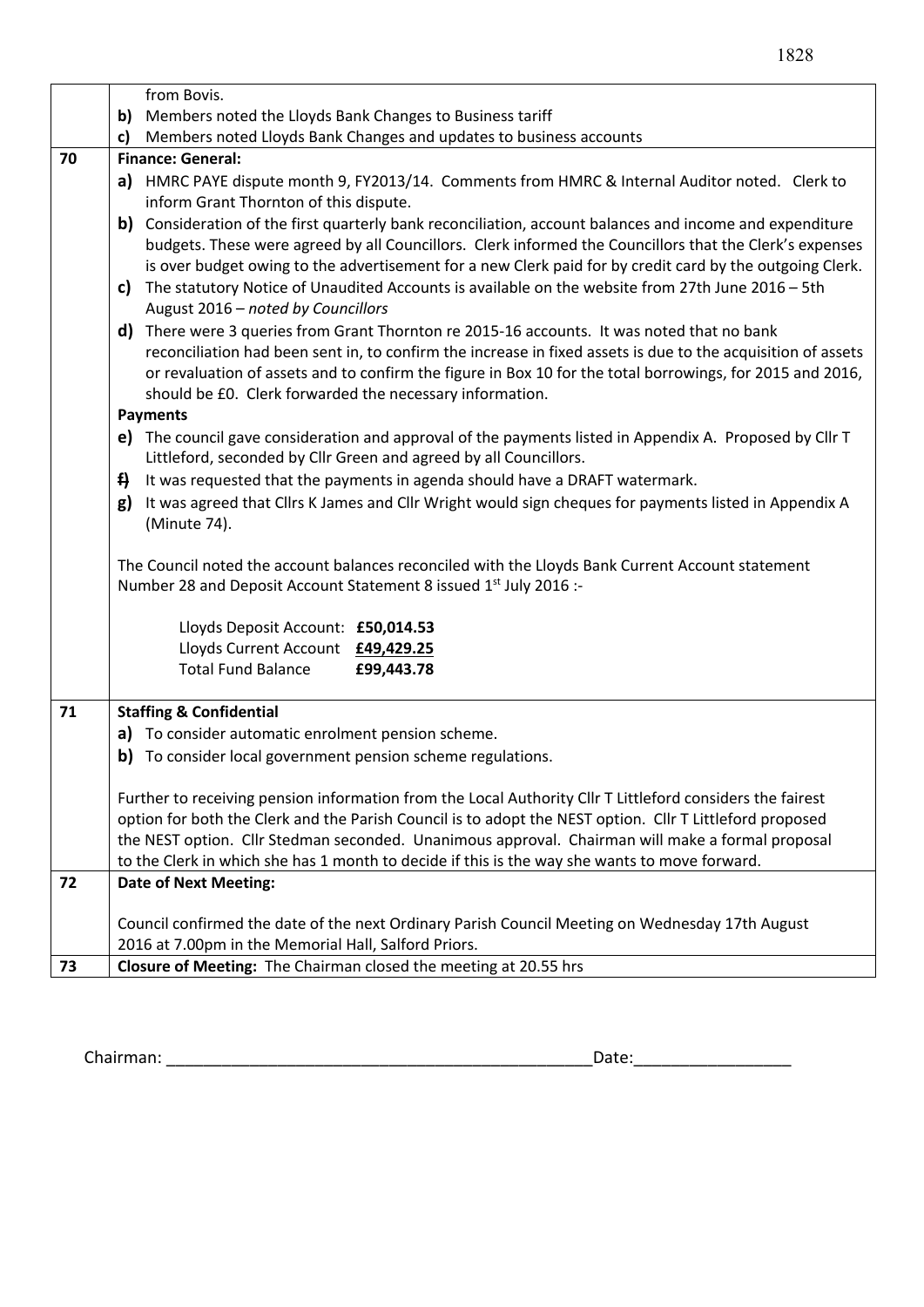## **74. APPENDIX A: FINANCE**

# **Payments Authorised**

#### **Cheque Gross Net**

| Number | Payee                     | <b>Details</b>                      | Payment | Payment |
|--------|---------------------------|-------------------------------------|---------|---------|
| 238    | Digital Copier Systems    | <b>Photocopier Printing Charges</b> | 69.04   | 57.53   |
| 239    | Mr Terry Hunt             | Lengthsman                          | 42.00   | 42.00   |
| 240    | Donna Bowles              | Clerks Salary & Expenses            | ***     | ***     |
| 241    | <b>HMRC</b>               | Clerks PAYE and NIC                 | 14.17   | 14.17   |
| DD     | Lloyds Bank               | Bank Charges to Jun                 | 20.05   | 20.05   |
| DD     | <b>EDF</b> Energy         | <b>TOPS Electricity</b>             | 45.00   | 45.00   |
| DD     | CF Corporation            | Photocopier Rental July             | 42.00   | 35.00   |
| DD     | Npower                    | <b>Streetlight Energy</b>           | 17.24   | 16.42   |
| DD     | Npower                    | <b>Streetlight Energy</b>           | 178.16  | 169.68  |
| 242    | <b>SOA DC</b>             | Refuse & Recycling Bins HM          | 110.00  | 110.00  |
| 243    | Warwickshire CC           | Lease TOPS Building                 | 168.75  | 168.75  |
| 244    | Peter Batacanin           | Prep & paint 5 noticeboards         | 50.00   | 50.00   |
| 244    | Peter Batacanin           | Playing Field Inspection            | 10.00   | 10.00   |
| 245    | Limebridge Rural Services | <b>Amenity Contract</b>             | 954.00  | 795.00  |
| 246    | Mr A Pattison             | Overpayment of allotment            | 10.00   | 10.00   |
| 247    | St John's Ambulance       | First Aid Cover HM 90th             | 248.40  | 207.00  |
| 248    | Dunnington Baptist Church | Hire of Dunnington Church Hall      | 25.00   | 25.00   |
| 249    | Digital Copier Systems    | <b>Photocopier Printing Charges</b> | 32.68   | 27.23   |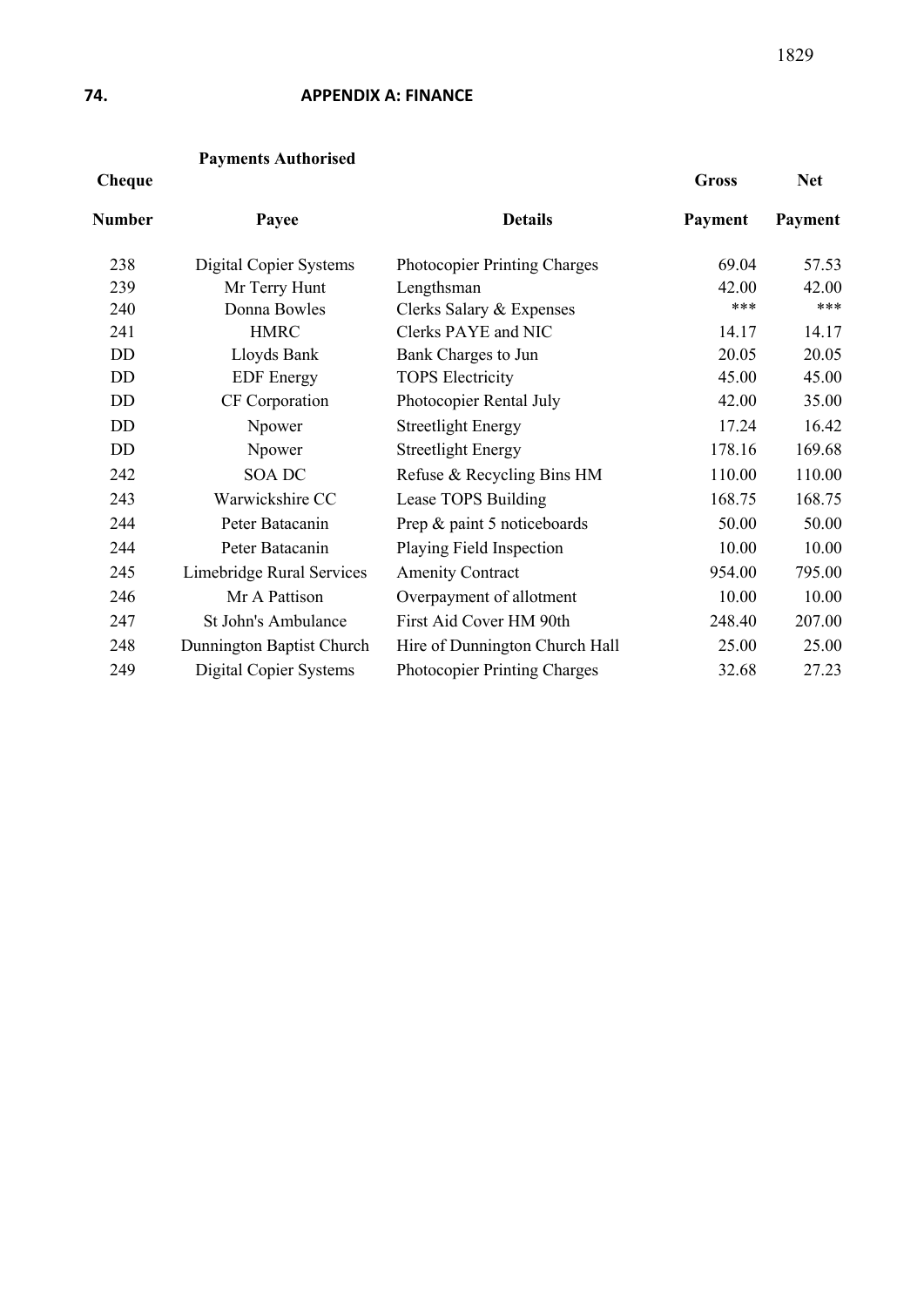### **APPENDIX B**

## **Proposed continued implementation of PP S2141/98CM025 without compliance with Condition Number 4 and 5 to allow amendments to the restoration scheme**

The Parish Council strongly objects to the amendments proposed for the restoration of the Ragley Quarry site at Marsh Farm Dunnington for the following reasons:

The retained pond adjacent to the P5 planting area and agricultural amenity land is considered as an excessive area of water within the boundary of the site, sterilising good agricultural land for what appears to be a meaningless water feature this area should be returned to productive agricultural use.

In support of this statement when considering the four large ponds proposed for the main site, the oversized lake to the North of Broom lane together with a large irrigation lake on the northeast site boundary the Parish Council consider too much quality agricultural land is being sterilised and this land where appropriate the land should be returned to future agricultural production.

The proposed plan shows no indication of any land drainage schemes, in the original restoration plans for the site Marsh Farm proposed land drainage was shown, as its name suggests Marsh Farm is a low lying site and retains surface water in most areas, if the proposed restoration plan supersedes the original drainage scheme, then a suitable land drainage scheme should be incorporated to ensure that the land fully functional throughout of the year for agricultural use.

The Parish Council had requested that a scheme was implemented to intensify the width of the planting areas on the eastern boundary of the site (plan Ref P3) in order to improve sound attenuation measures to alleviate high levels of traffic noise of the A46(T) the current proposed scheme does not meet this objective, however the council notes an increase in width of planting to the the western boundary of the site.

In the opinion of the Parish Council the planting area marked P3 (western boundary) has a disproportionate amount of Quercus Robur (1470) this species is very slow growing and will fail to provide any benefit for the area for several years, the only sizable species in the schedule is the Populus Tremula (with just 210 trees proposed) all the other listed species are medium size trees when fully mature.

It is suggested that the Quercus Robur are reduced to 420 in number with the Populus Tremula increased to approximately 450, therefore, the planting numbers should be made up with the quicker growing tall trees such as Populus Nigra cultivars and possibly some Spruce, Tsuga heterophylla or Thuja plicata which are an evergreen fast growing species this would provide a good acoustic attenuation barrier which would be in accordance with the increased planting width to provide sound attenuation.

Furthermore, the revised P3 planting schedule should extend to the full length of the western boundary of the site as the proposed P8 schedule will offer very little noise attenuation if any to the midway section of the site.

The P8 area is indicated on the plan to be an existing conservation area and is scheduled to remain as such. The planting scheme for P8 is excessively over populated with Salix species (1950), in particular Salix Fragilis (750).

As no shrubs are proposed within the planting scheme the Parish Council propose that the Salix are greatly reduced with the conservation site being enhanced with trees and shrubs in keeping with the concept of a natural conservation area i.e. fruiting and berry baring species as proposed within the P6 planting schedule this would form natural habitats, also the P3 schedule should extend through the P8 site on the A46(T) boundary.